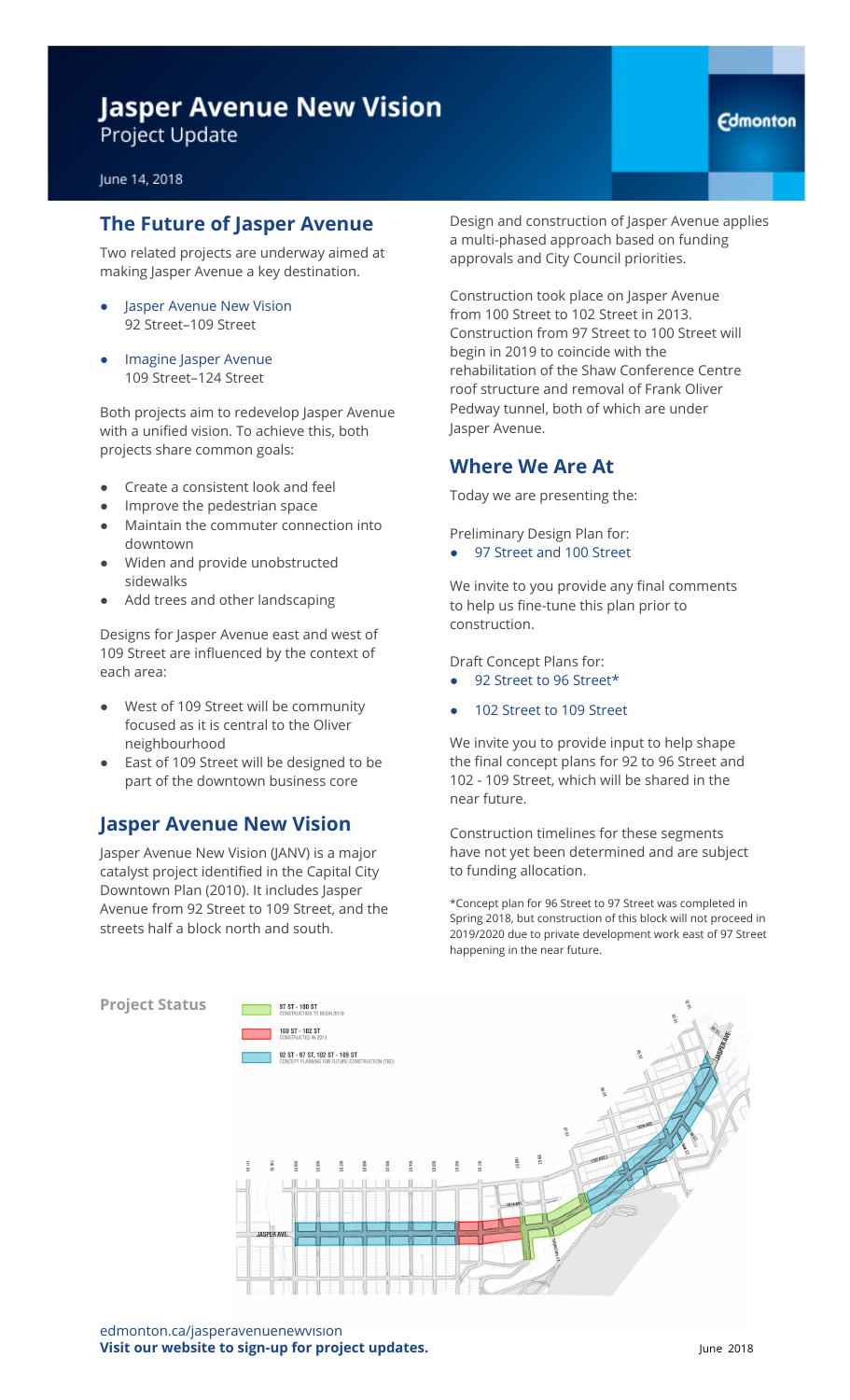### **What We Heard During Engagement**

Since October 2017, the Project Team has been talking with property and business owners, residents, and area stakeholders to understand the character and context of the project area. We are also meeting with various social agencies as we want to ensure Jasper Avenue is inclusive to all Edmontonians.

The table that follows summarizes the feedback received and how it has been considered as part of the planning and design process.

| <b>What We Heard</b>                                                                                                             | <b>City Response</b>                                                                                                                                                                                                                                                                                                                                                                        |
|----------------------------------------------------------------------------------------------------------------------------------|---------------------------------------------------------------------------------------------------------------------------------------------------------------------------------------------------------------------------------------------------------------------------------------------------------------------------------------------------------------------------------------------|
| Making more space for pedestrians and cyclists may<br>create more vehicle congestion                                             | The same number of through traffic lanes has been<br>maintained on Jasper Avenue.                                                                                                                                                                                                                                                                                                           |
| Concern about already escalating downtown<br>congestion                                                                          | Improving overall people-moving capacity is essential to<br>accommodating the City's growth. It is important to<br>manage congestion by improving access to different<br>modes of transportation rather than only increasing<br>capacity for vehicles.                                                                                                                                      |
| Concern that other roads will not be able to support<br>perceived increase in traffic resulting from changes to<br>Jasper Avenue | The same number of through traffic lanes has been<br>maintained on Jasper Avenue.                                                                                                                                                                                                                                                                                                           |
| Desire to separate pedestrians from traffic to enhance<br>safety                                                                 | Where possible a 1.7m wide furnishing zone will separate<br>pedestrians from the traffic. Boulevard trees are planned<br>to provide visual and physical separation between<br>pedestrians and vehicles. Where possible, curbs have<br>been extended at intersections to shorten crossing<br>distances for pedestrians.                                                                      |
| Some intersections east of 100 Street can be<br>complicated for users                                                            | Intersection modifications are proposed at Thornton Court,<br>95A Street, 95 Street, 94 Street and 103A Avenue.                                                                                                                                                                                                                                                                             |
| Support for new flex spaces, introduction of<br>landscaping and furniture                                                        | Flex space which can be used for short term parking,<br>loading, mini-parks, and patios has been provided. Trees,<br>planted medians, improved highlights and furniture are<br>proposed.                                                                                                                                                                                                    |
| Desire for walkways to be wide, clear from obstruction                                                                           | Where possible, a 3.0m clear space for pedestrians is<br>provided.                                                                                                                                                                                                                                                                                                                          |
| Need to maintain short term on-street parking for<br>access to businesses/services                                               | Flex space which can be used for short-term parking is<br>provided. Overall number of parking spaces is being<br>examined as part of the concept study.                                                                                                                                                                                                                                     |
| Need to maintain right and left turn lanes at all major<br>intersections                                                         | All current turning movements are still permitted with the<br>proposed plan. In some locations separate turn lanes have<br>been removed.                                                                                                                                                                                                                                                    |
| Need for accessible loading zones                                                                                                | Flex space for parking and loading has been maintained.                                                                                                                                                                                                                                                                                                                                     |
| Concern that increased pedestrian/cycle space is not<br>necessary, given our winter climate                                      | Increased pedestrian and cycle space helps create a safe<br>and comfortable place within the road right-of-way for<br>non-motorized users, and aligns with the City's Active<br>Transportation Policy which strives to make Edmonton<br>pedestrian and bicycle friendly. Also, as Edmonton grows,<br>finding ways to move people other than by cars is<br>necessary for sustainable growth. |
| Concern that removing transit pull-out lanes will slow<br>down the overall flow of traffic                                       | Transit is reviewing and changing the downtown bus route<br>network. With the proposed changes, bus stops will be farthe<br>apart and buses will stop less frequently. Removing transit<br>pull out lanes improves safety for buses and efficiency of<br>transit services. More efficient transit helps improve overall<br>people-moving capacity.                                          |